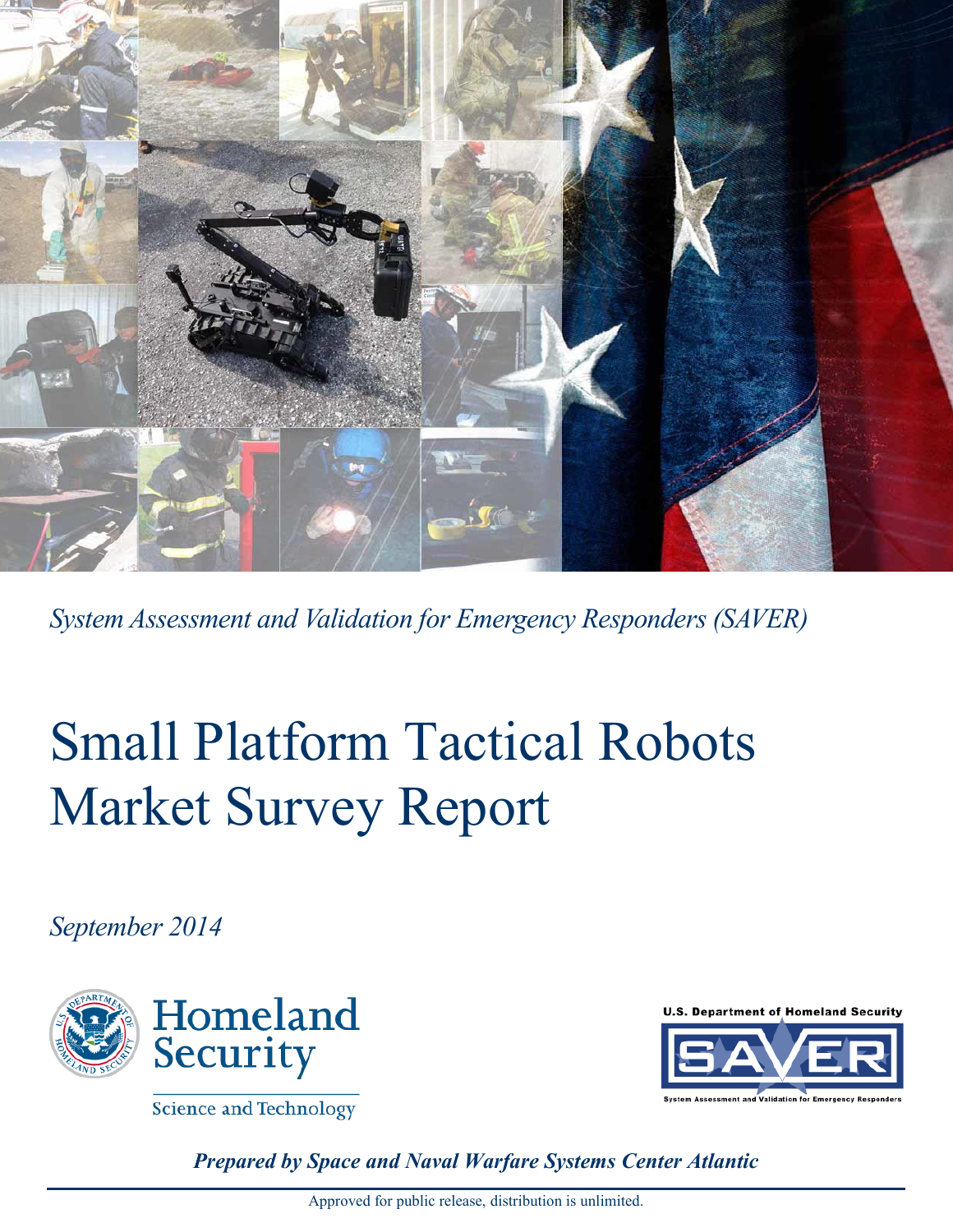The *Small Platform Tactical Robots Market Survey Report* was funded under Interagency Agreement No. HSHQPM-13-X-00024 from the U.S. Department of Homeland Security, Science and Technology Directorate.

The views and opinions of authors expressed herein do not necessarily reflect those of the U.S. Government.

Reference herein to any specific commercial products, processes, or services by trade name, trademark, manufacturer, or otherwise does not necessarily constitute or imply its endorsement, recommendation, or favoring by the U.S. Government.

The information and statements contained herein shall not be used for the purposes of advertising, nor to imply the endorsement or recommendation of the U.S. Government.

With respect to documentation contained herein, neither the U.S. Government nor any of its employees make any warranty, express or implied, including but not limited to the warranties of merchantability and fitness for a particular purpose. Further, neither the U.S. Government nor any of its employees assume any legal liability or responsibility for the accuracy, completeness, or usefulness of any information, apparatus, product, or process disclosed; nor do they represent that its use would not infringe privately owned rights.

The cover photo was provided by Space and Naval Warfare Systems Center Atlantic. Product images are courtesy of the respective vendors, unless otherwise noted.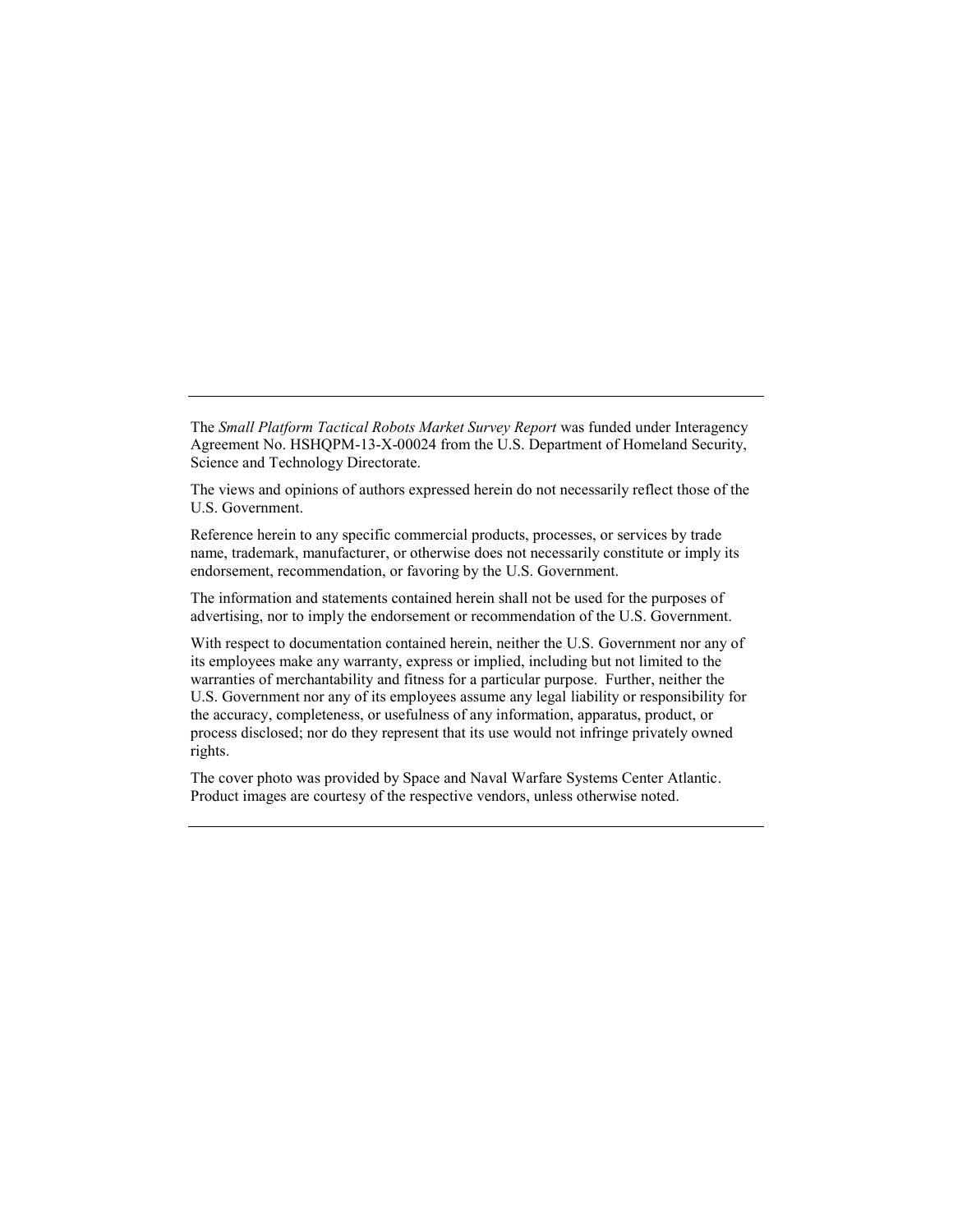#### <span id="page-2-0"></span>**FOREWORD**

The U.S. Department of Homeland Security (DHS) established the System Assessment and Validation for Emergency Responders (SAVER) Program to assist emergency responders making procurement decisions. Located within the Science and Technology Directorate (S&T) of DHS, the SAVER Program conducts objective assessments and validations on commercially available equipment and systems, and develops knowledge products that provide relevant equipment information to the emergency responder community. The SAVER Program mission includes:

- Conducting impartial, practitioner-relevant, operationally oriented assessments and validations of emergency response equipment; and
- Providing information, in the form of knowledge products, that enables decision-makers and responders to better select, procure, use, and maintain emergency response equipment.

SAVER Program knowledge products provide information on equipment that falls under the categories listed in the DHS Authorized Equipment List (AEL), focusing primarily on two main questions for the responder community: "What equipment is available?" and "How does it perform?" These knowledge products are shared nationally with the responder community, providing a life- and cost-saving asset to DHS, as well as to Federal, state, and local responders.

The SAVER Program is supported by a network of Technical Agents who perform assessment and validation activities. As a SAVER Program Technical Agent, the Space and Naval Warfare Systems Center (SPAWARSYSCEN) Atlantic has been tasked to provide expertise and analysis on key subject areas, including communications, sensors, security, weapon detection, and surveillance, among others. In support of this tasking SPAWARSYSCEN Atlantic developed this report to provide emergency responders with information gathered during a market survey of commercially available small platform tactical robots which fall under AEL reference number 03OE-07-ROBT titled Robots.

Visit the SAVER website on First Responder.gov [\(http://www.firstresponder.gov/SAVER\)](http://www.firstresponder.gov/SitePages/Technology/TechnologyRD.aspx?Subject=Saver) for more information on the SAVER Program or to view additional reports on small platform tactical robots or other technologies.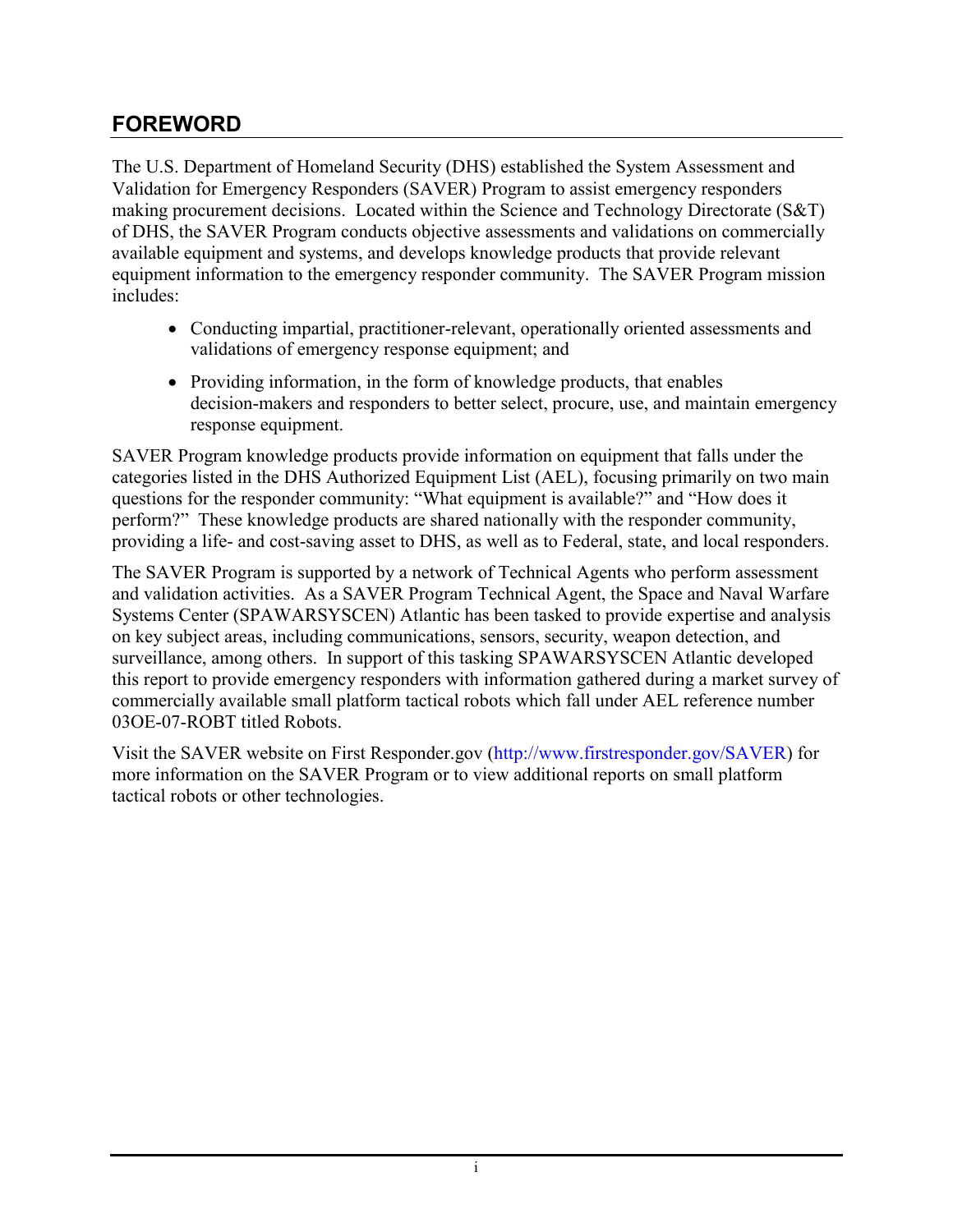#### <span id="page-3-0"></span>**POINTS OF CONTACT**

**SAVER Program U.S. Department of Homeland Security Science and Technology Directorate** FRG Stop 0203 245 Murray Lane Washington, DC 20528-0215

E-mail: [saver@hq.dhs.gov](mailto:saver@hq.dhs.gov) Website: [http://www.firstresponder.gov/SAVER](http://www.firstresponder.gov/SitePages/Technology/TechnologyRD.aspx?Subject=Saver)

#### **Space and Naval Warfare Systems Center Atlantic**

Advanced Technology and Assessments Branch P.O. Box 190022 North Charleston, SC 29419-9022

E-mail: [ssc\\_lant\\_saver\\_program.fcm@navy.mil](mailto:ssc_lant_saver_program.fcm@navy.mil)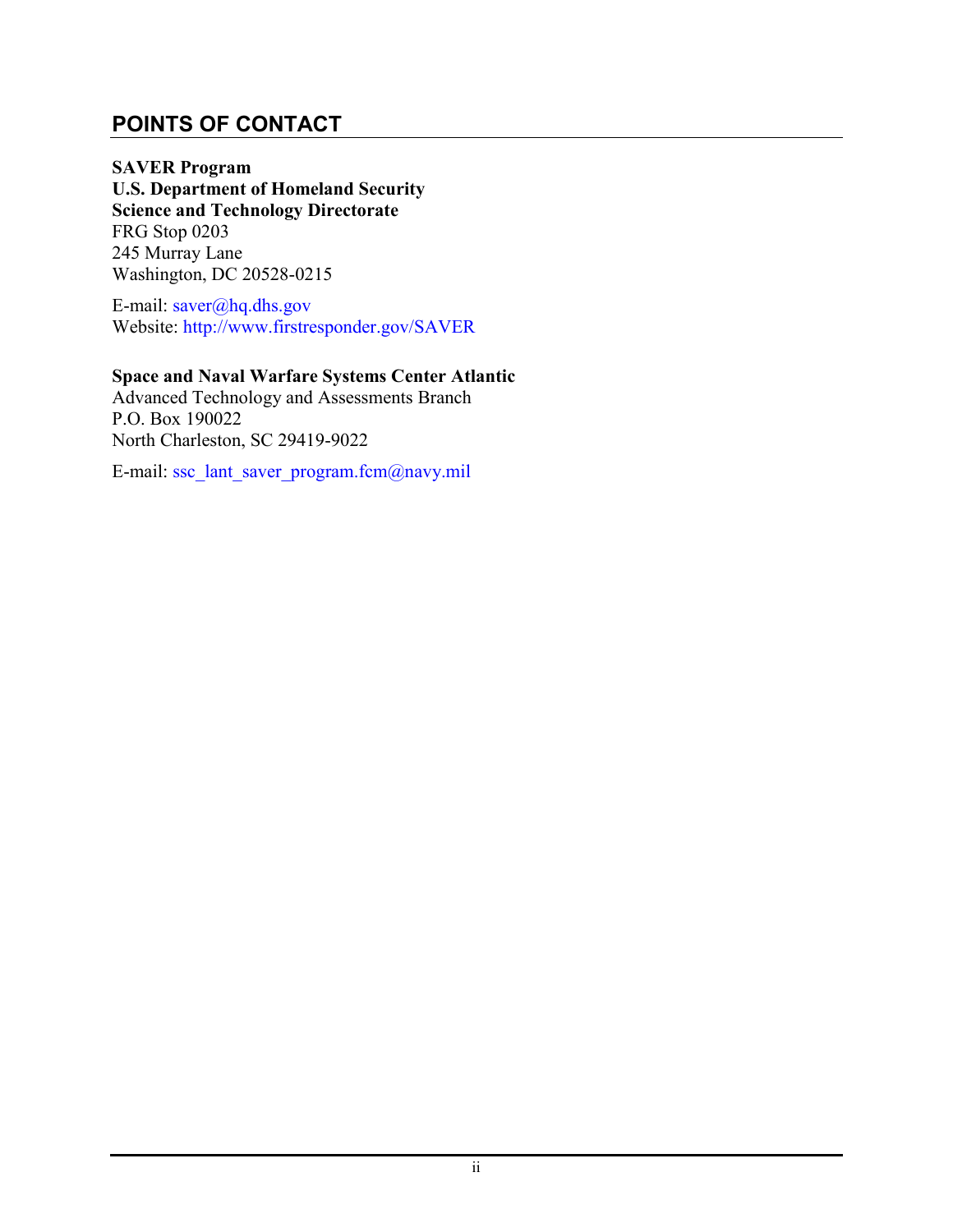# **TABLE OF CONTENTS**

| $1_{-}$          |                                                                                                |  |  |  |  |  |  |  |  |
|------------------|------------------------------------------------------------------------------------------------|--|--|--|--|--|--|--|--|
| 2 <sub>1</sub>   |                                                                                                |  |  |  |  |  |  |  |  |
|                  | 21                                                                                             |  |  |  |  |  |  |  |  |
|                  | 2.2                                                                                            |  |  |  |  |  |  |  |  |
|                  |                                                                                                |  |  |  |  |  |  |  |  |
|                  | 2.3.1                                                                                          |  |  |  |  |  |  |  |  |
|                  | 2.3.2                                                                                          |  |  |  |  |  |  |  |  |
|                  | 2.3.3                                                                                          |  |  |  |  |  |  |  |  |
|                  | 2.3.4                                                                                          |  |  |  |  |  |  |  |  |
| 3 <sub>1</sub>   |                                                                                                |  |  |  |  |  |  |  |  |
|                  |                                                                                                |  |  |  |  |  |  |  |  |
|                  |                                                                                                |  |  |  |  |  |  |  |  |
|                  | 3.3                                                                                            |  |  |  |  |  |  |  |  |
|                  | 3.4                                                                                            |  |  |  |  |  |  |  |  |
|                  | 3.5                                                                                            |  |  |  |  |  |  |  |  |
|                  | QinetiQ® North America Inc. Dragon Runner <sup>™</sup> 10 (DR-10) Micro Unmanned Ground<br>3.6 |  |  |  |  |  |  |  |  |
|                  | QinetiQ North America Inc. Dragon Runner 20 (DR-20) Small Unmanned Ground<br>3.7               |  |  |  |  |  |  |  |  |
|                  |                                                                                                |  |  |  |  |  |  |  |  |
| $\overline{4}$ . |                                                                                                |  |  |  |  |  |  |  |  |
| 5.               |                                                                                                |  |  |  |  |  |  |  |  |
| 6.               |                                                                                                |  |  |  |  |  |  |  |  |

## **LIST OF TABLES**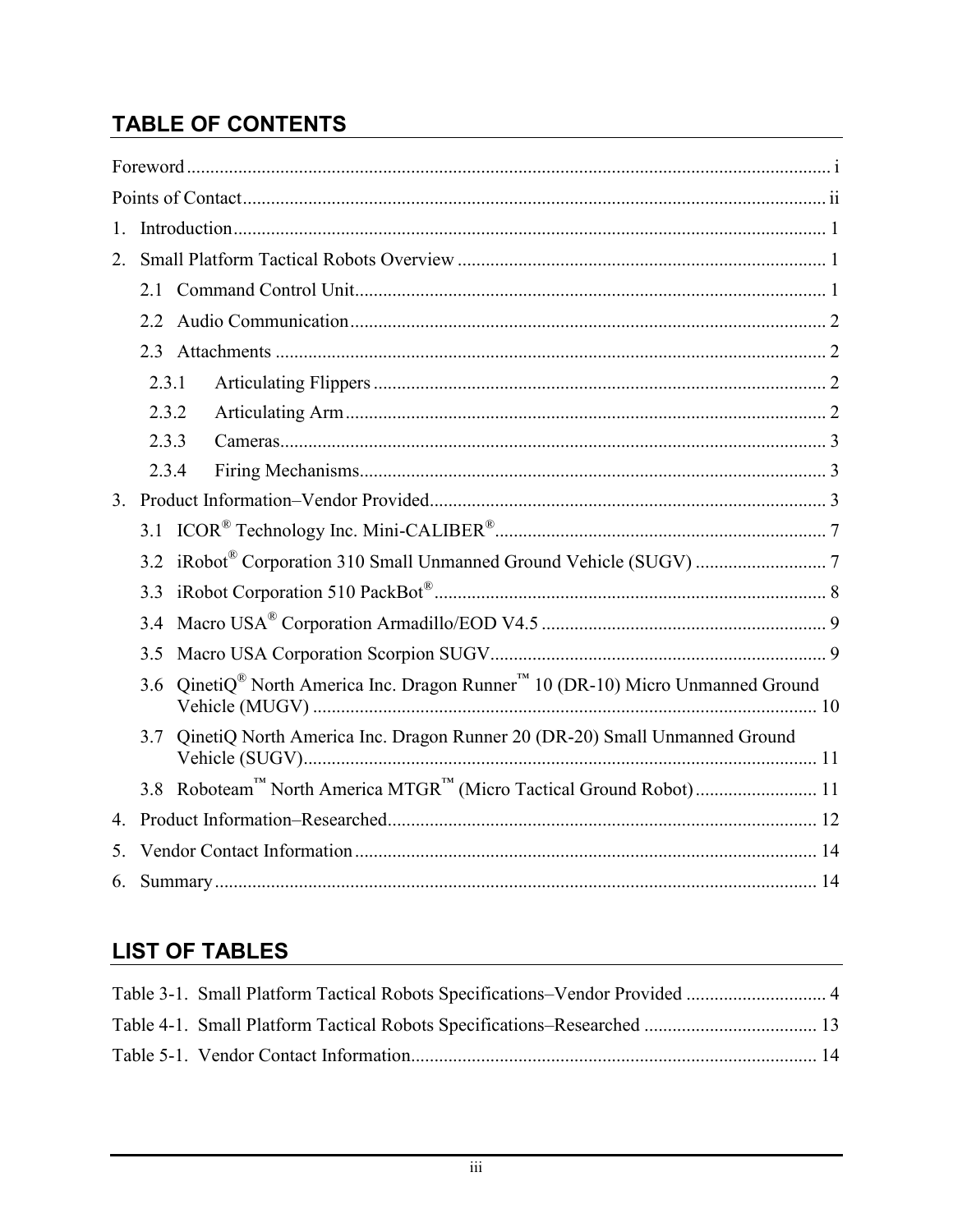## **LIST OF FIGURES**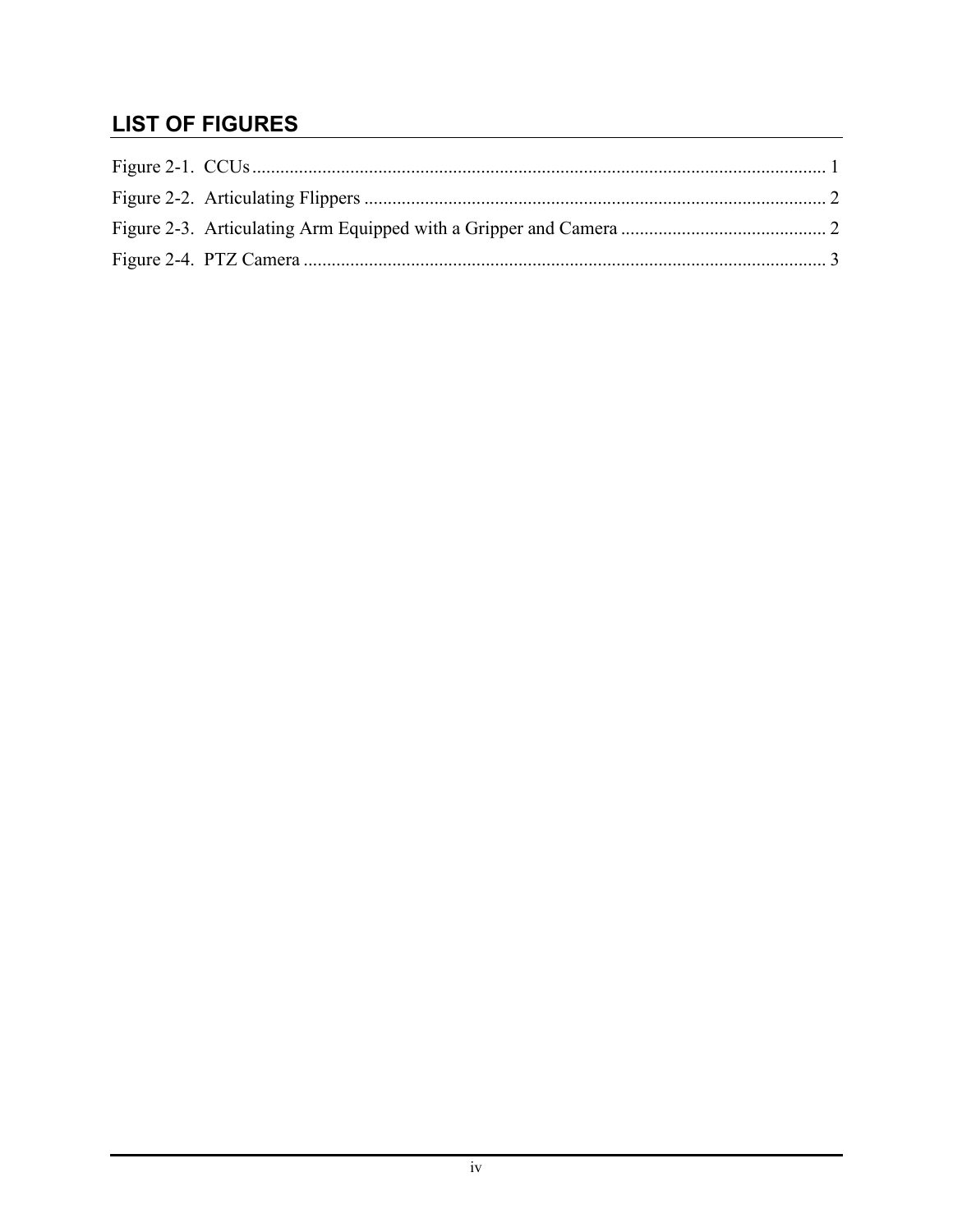## <span id="page-6-0"></span>**1. INTRODUCTION**

Small platform tactical robots are typically used for information gathering when deployed to potentially hazardous incidents. Their use allows law enforcement personnel to maintain a safe distance and still obtain valuable data, such as video and audio. Small platform tactical robots may also facilitate communication between law enforcement and those at the center of the incident. To provide emergency responders with information on small platform tactical robots, the System Assessment and Validation for Emergency Responders (SAVER) Program conducted a market survey.

This market survey report is based on information gathered from November 2013 to May 2014 from vendors, Internet research, industry publications, an emergency responder focus group, and a government-issued Request for Information (RFI) that was posted on the Federal Business Opportunities website. For inclusion in this report, the small platform tactical robots had to have a chassis weight of less than of 60 pounds. Robots considered 'throwable' (i.e., under 10 pounds and with no articulating arm) are not included in this report.

Due diligence was performed to develop a report that is representative of products in the marketplace.

# <span id="page-6-1"></span>**2. SMALL PLATFORM TACTICAL ROBOTS OVERVIEW**

To avoid compromising officer safety, law enforcement agencies may choose to use small platform tactical robots for deployment into potentially hazardous situations while allowing law enforcement personnel to remain at a safe distance. The command control unit (CCU), audio communications, and various attachments (including articulating flippers, articulating arms, cameras, etc.) are some of the key features of these robots.

#### <span id="page-6-2"></span>**2.1 Command Control Unit**

The CCU, sometimes referred to as the remote control, is one of the most important and highly variable components of a small platform tactical robot system. CCUs can weigh anywhere from a few pounds up to 20 pounds and can be a proprietary handheld unit or a game system-style remote that works in tandem with a laptop computer [\(Figure](#page-6-3)  [2-1\)](#page-6-3). Software is typically installed on the proprietary handheld unit or laptop



**Figure 2-1. CCUs**

<span id="page-6-3"></span>*Images courtesy of Space and Naval Warfare Systems Center (SPAWARSYSCEN) Atlantic*

and is used to control the robot. In addition, users can view multiple camera feeds as well as additional pertinent data (e.g., audio, robot speed, position of the robot). CCUs often allow for an auxiliary USB or Ethernet connection and/or a video output to provide a remote viewing capability on other monitors or handheld viewers. Most CCUs use rechargeable batteries.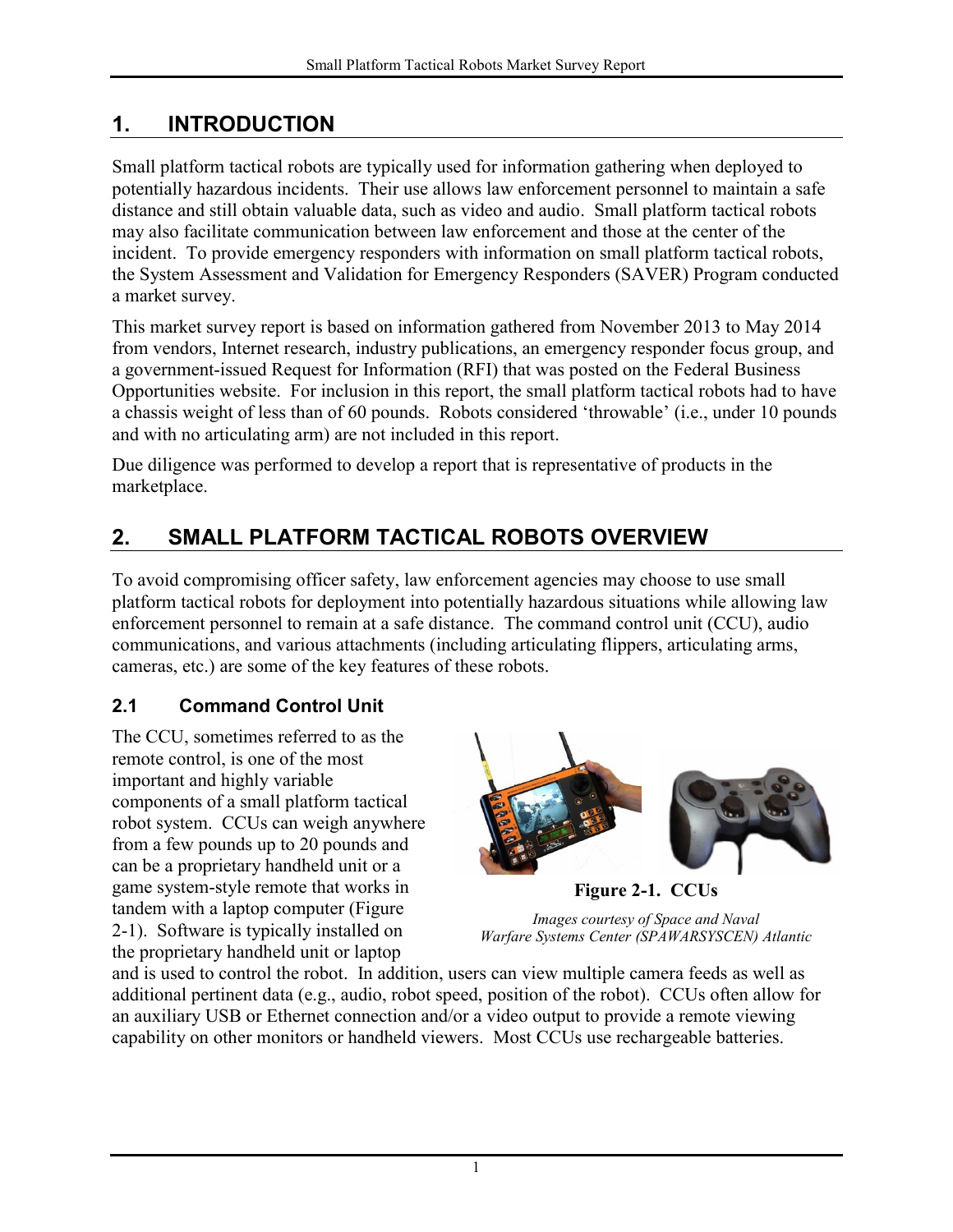#### <span id="page-7-0"></span>**2.2 Audio Communication**

Robots may feature one- or two-way communication. One-way communication permits the operator to gain intelligence on a situation by listening in on the robot's immediate surroundings. Two-way communication adds an additional capability, enabling the user to also communicate with people near the robot. Two-way communication may be beneficial when conducting negotiations or when information needs to be communicated to persons in the vicinity of the robot.

#### <span id="page-7-1"></span>**2.3 Attachments**

Most small platform tactical robots offer a variety of attachments or accessories that add functionality to the device. Accessories and attachments may be included with purchase or available for an additional cost.

#### <span id="page-7-2"></span>**2.3.1 Articulating Flippers**

Articulating flippers are an additional set of banded tracks that move independently of the main tracks on the robots [\(Figure 2-2\)](#page-7-4). They may be located in the front and/or rear of the robot. Articulating flippers aid the robot in performing a variety of tasks, such as climbing stairs, crossing uneven terrain, and obtaining a higher perspective of the surroundings. In addition, articulating flippers may assist in preventing the robot from flipping. In the event the robot flips over, articulating flippers may be helpful in righting the robot.

#### <span id="page-7-3"></span>**2.3.2 Articulating Arm**

An articulating arm typically consists of a series of jointed segments that allow the user to extend and move the arm in a variety of directions [\(Figure 2-3\)](#page-7-5). When equipped with a camera, the articulating arm enables operators to use the robot to scan the environment and see under and over obstructions. Some articulating arms are also equipped with a gripper, enabling the robot to perform additional functions, such as a picking up objects and opening doors. Some systems permit frequently used articulating arm and gripper positions to be programmed on the CCU and the robot will assume the pre-programmed position when prompted, allowing the user to focus on other important tasks. A secondary function of an articulating arm is that it may provide a counterbalance for the robot when crossing uneven terrain and traversing stairs.



**Figure 2-2. Articulating Flippers** *Image courtesy of iRobot Corporation*

<span id="page-7-4"></span>

**Figure 2-3. Articulating Arm Equipped with a Gripper and Camera**

<span id="page-7-5"></span>*Image courtesy of ICOR Technology Inc.*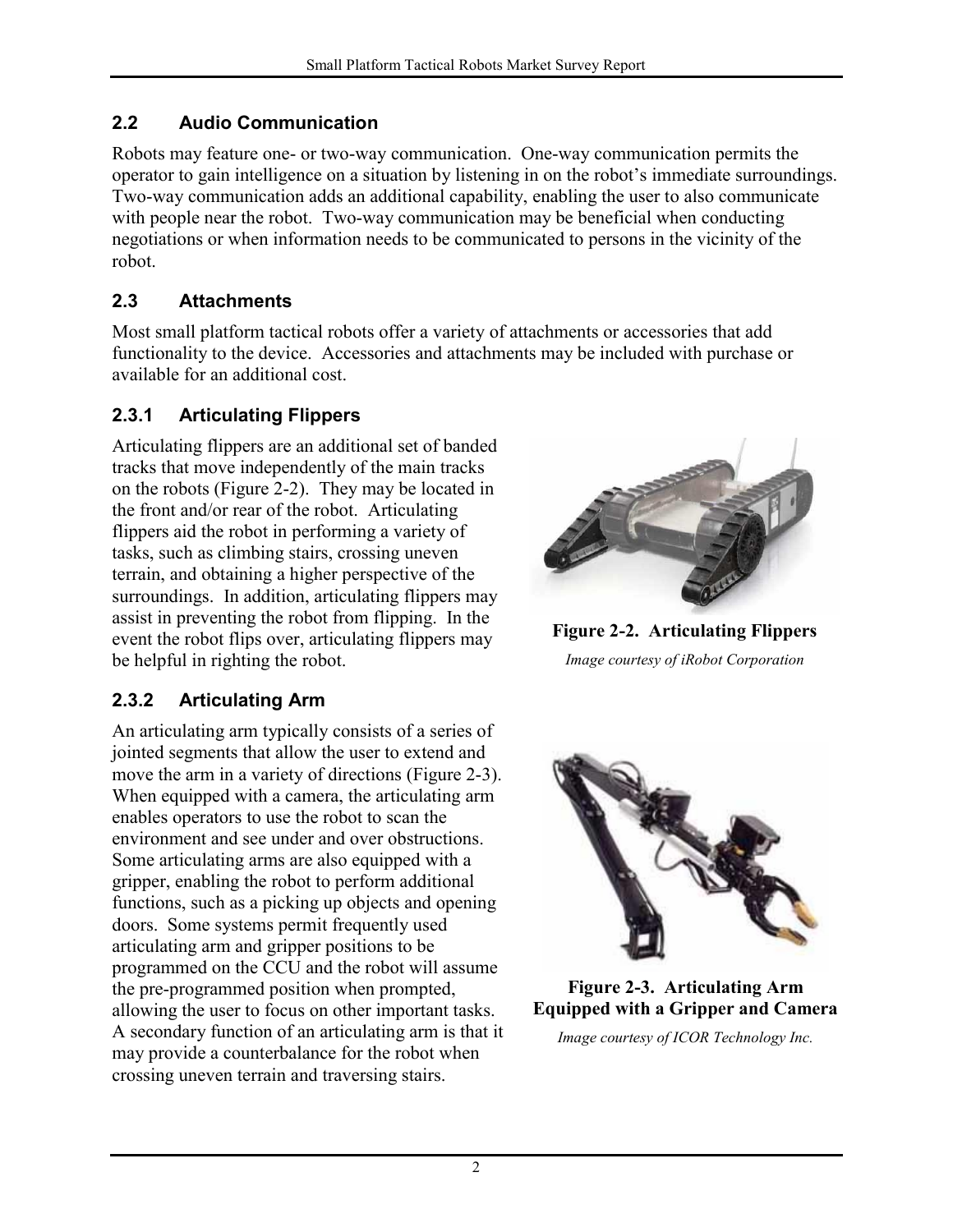#### <span id="page-8-0"></span>**2.3.3 Cameras**

All small platform tactical robots come with cameras, though the number, location, and quality often vary. Most robots offer drive cameras, which are typically a lower resolution (i.e., 640x480 pixels) to aid in the navigation of the robot. These cameras are often located on the front, rear, and/or sides of the robot. Several vendors also offer pan tilt zoom (PTZ) cameras [\(Figure 2-4\)](#page-8-3), which typically attach to the articulating arm and higher resolution (i.e., 976x582 pixels) as well as offer much greater range of motion and thus viewing angles. Visible and/or infrared (IR) lights, as well as cameras with low lux ratings assist in providing useful video of the robot's surroundings when operations are performed

<span id="page-8-3"></span>

**Figure 2-4. PTZ Camera** *Image courtesy of SPAWAR*

in poorly lit conditions. In addition, other camera options offered by some vendors, such as IR and thermal imaging cameras, may also be helpful in low-light conditions.

#### <span id="page-8-1"></span>**2.3.4 Firing Mechanisms**

Some vendors offer firing mechanisms or a shock tube initiator for use in explosive ordnance disposal (EOD) situations. These typically attach to the robot's articulating arm and can work in tandem with a recoilless disrupter for use on suspicious devices.

# <span id="page-8-2"></span>**3. PRODUCT INFORMATION–VENDOR PROVIDED**

This section provides information on eight small platform tactical robots. All of the robots feature color cameras, rechargeable batteries, visible and IR lights, at least one-way audio communication, and are water resistant. [Table 3-1](#page-9-0) provides general product specifications and the following sections provide product specific information. Product information presented in this section was obtained directly from vendors and their websites. The information has not been independently verified by the SAVER Program. Clarification on certain specifications in [Table](#page-9-0)  [3-1](#page-9-0) is provided below, listed in alphabetical order:

**Articulating Arm** indicates if an articulating arm attachment is available.

**Camera Location** refers to the location of each of the standard cameras and if the camera is a PTZ camera.

**Camera Zoom** refers to the ratio of the shortest focal length to the longest. Camera zoom is not an indication of image magnification; camera zoom is only indicative of the focal length range.

**Robot Battery Runtime (hours)** refers to the maximum amount of time the robot can be used before the battery requires charging or replacement.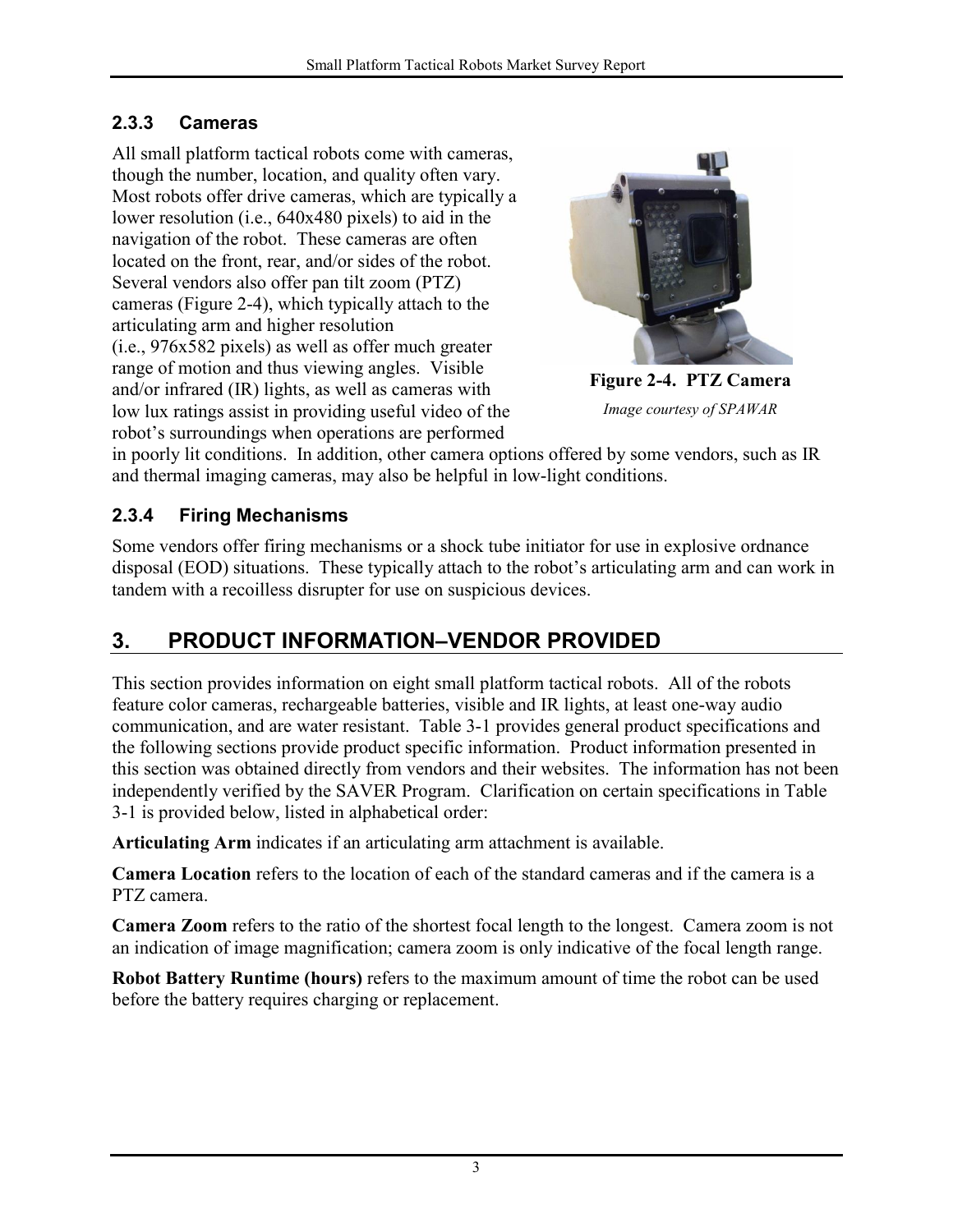<span id="page-9-0"></span>

| <b>Vendor</b>                  | <b>Product Name</b>                            | Camera Location        | <b>Camera Resolution</b><br>(pixels) | Camera Lux Rating | Camera Zoom     | Camera Auto-Focus | <b>Articulating Arm</b> | Two-Way Audio<br>Communication | <b>Robot Battery Runtime</b><br>(hours) | Charge<br><b>Robot Battery</b><br>Time (hours) | <b>Training Included with</b><br>Purchase | Warranty (months) |
|--------------------------------|------------------------------------------------|------------------------|--------------------------------------|-------------------|-----------------|-------------------|-------------------------|--------------------------------|-----------------------------------------|------------------------------------------------|-------------------------------------------|-------------------|
|                                |                                                | Front                  | 976x582                              | NP                |                 | $\checkmark$      |                         |                                |                                         |                                                |                                           |                   |
|                                |                                                | Rear                   | 976x582                              | NP                |                 | $\checkmark$      |                         | $\checkmark$                   | 5                                       | $\overline{\mathcal{A}}$                       |                                           |                   |
| <b>ICOR Technology</b><br>Inc. | Mini-CALIBER                                   | Gripper                | 640x480                              | NP                |                 | $\checkmark$      | $\checkmark$            |                                |                                         |                                                |                                           | 24                |
|                                |                                                | Mast                   | 1024x768                             | 0.5               |                 | $\checkmark$      |                         |                                |                                         |                                                |                                           |                   |
|                                |                                                | Articulating Arm (PTZ) | 720x480                              | 1.5               | 10x             | $\checkmark$      |                         |                                |                                         |                                                |                                           |                   |
|                                | 310 Small Unmanned<br>Ground Vehicle<br>(SUGV) | Front                  | 640x480                              | 0.5               |                 | $\checkmark$      | $\checkmark$            |                                | 6                                       | 3                                              |                                           |                   |
|                                |                                                | Rear                   |                                      | 0.5               |                 | $\checkmark$      |                         | $\checkmark$                   |                                         |                                                |                                           | 12                |
|                                |                                                | Chassis                |                                      | 0.5               |                 | $\checkmark$      |                         |                                |                                         |                                                |                                           |                   |
| iRobot                         |                                                | Gripper                |                                      | 1.5               | 12x             | $\checkmark$      |                         |                                |                                         |                                                |                                           |                   |
| Corporation                    |                                                | Front Turret           | 640x480                              | 0.5               |                 | $\checkmark$      |                         |                                |                                         |                                                |                                           |                   |
|                                | 510 PackBot                                    | <b>Upper Gripper</b>   | 640x480                              | 0.5               |                 | $\checkmark$      | ✓                       | ✓                              | $8^{\ddagger}$                          |                                                |                                           |                   |
|                                |                                                | Lower Gripper          | 640x480                              | 0.5               |                 | $\checkmark$      |                         |                                |                                         | 3                                              |                                           | 12                |
|                                |                                                | Articulating Arm (PTZ) | 768x494                              | 1.4               | $12x^{\dagger}$ | $\checkmark$      |                         |                                |                                         |                                                |                                           |                   |
|                                |                                                | Front                  | 976x582                              | 0.001             |                 | NP                |                         |                                |                                         |                                                |                                           |                   |
| Macro USA                      |                                                | Rear                   | 640x480                              | 0.01              |                 | NP                | ✓                       |                                |                                         |                                                |                                           |                   |
| Corporation                    | Armadillo/EOD V4.5                             | Left Side              | 640x480                              | 0.01              | 2x              | $\checkmark$      |                         |                                | 4.5                                     | 6                                              | $\checkmark$                              | 12                |
|                                |                                                | Right Side             | 640x480                              | 0.01              | 2x              | $\checkmark$      |                         |                                |                                         |                                                |                                           |                   |

**Table 3-1. Small Platform Tactical Robots Specifications–Vendor Provided**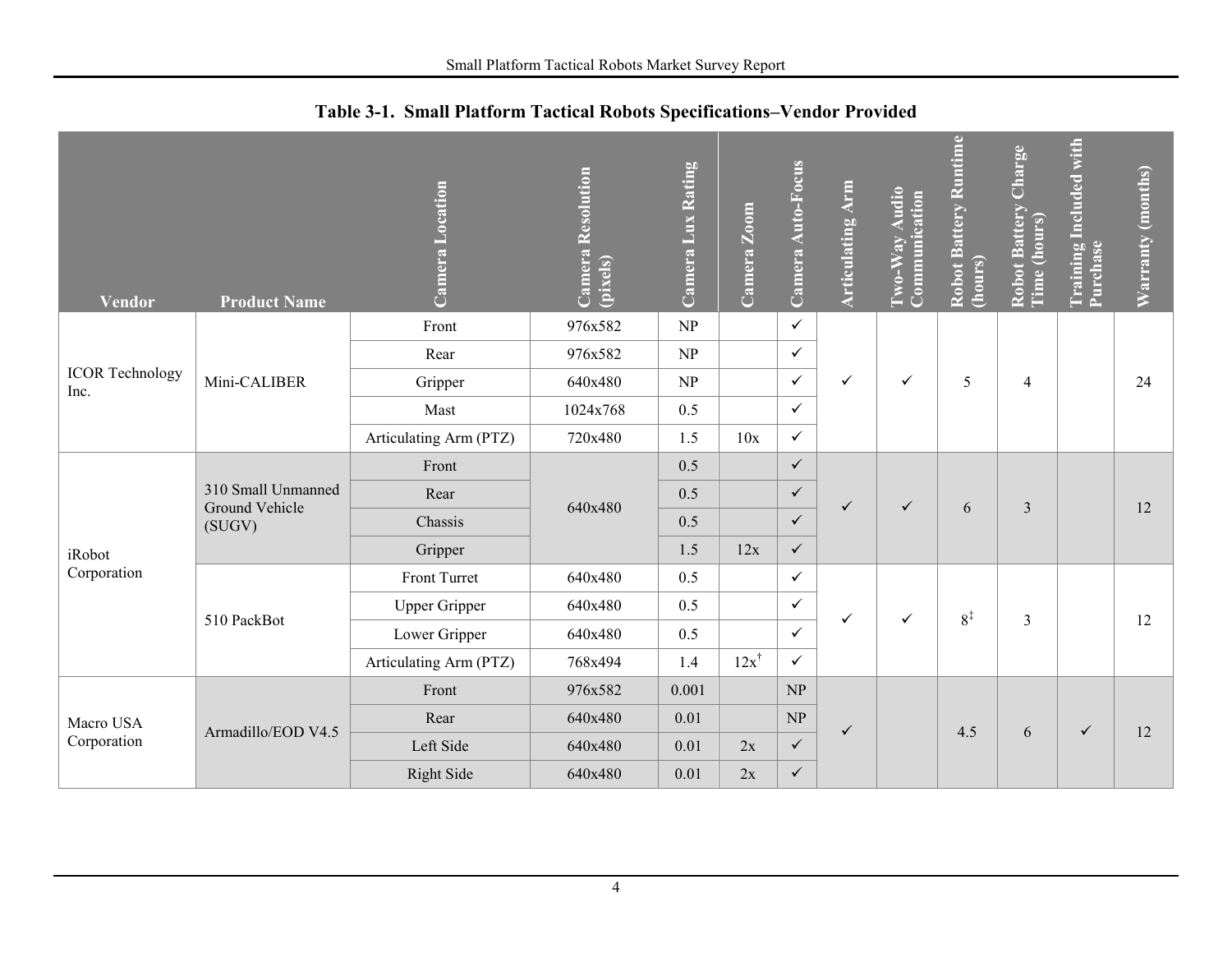| <b>Vendor</b> | <b>Product Name</b>                                                           | Location<br>Camera     | Camera Resolution<br>(pixels) | Camera Lux Rating | Camera Zoom | Camera Auto-Focus | <b>Articulating Arm</b> | Two-Way Audio<br>Communication | Robot Battery Runtime<br>(hours) | Robot Battery Charge<br>Time (hours) | <b>Training Included with</b><br>Purchase | Warranty (months) |
|---------------|-------------------------------------------------------------------------------|------------------------|-------------------------------|-------------------|-------------|-------------------|-------------------------|--------------------------------|----------------------------------|--------------------------------------|-------------------------------------------|-------------------|
|               |                                                                               | Front                  | 976x582                       | 0.001             |             |                   |                         |                                |                                  |                                      |                                           |                   |
| Macro USA     | Scorpion SUGV                                                                 | Rear                   | 640x480                       | 0.01              |             | NP                | ✓                       |                                | 8                                | 6                                    | $\checkmark$                              | 12                |
| Corporation   |                                                                               | Left Side              | 640x480                       | 0.01              |             |                   |                         |                                |                                  |                                      |                                           |                   |
|               |                                                                               | Right Side             | 640x480                       | 0.01              |             |                   |                         |                                |                                  |                                      |                                           |                   |
|               |                                                                               | Front                  |                               | 0.2               |             | $\checkmark$      |                         |                                |                                  |                                      |                                           |                   |
|               | Dragon Runner 10<br>(DR-10) Micro<br><b>Unmanned Ground</b><br>Vehicle (MUGV) | Rear                   |                               | 0.2               |             | $\checkmark$      | ✓                       | $\checkmark$                   | 3                                | NP                                   | NP                                        |                   |
|               |                                                                               | Gripper                | 640x480                       | 0.2               |             | $\checkmark$      |                         |                                |                                  |                                      |                                           | 12                |
|               |                                                                               | Articulating Arm (PTZ) |                               | 1.5               | 40x         | $\checkmark$      |                         |                                |                                  |                                      |                                           |                   |
| QinetiQ North |                                                                               | Front                  |                               | 0.2               |             | $\checkmark$      |                         |                                |                                  |                                      |                                           | 12                |
| America Inc.  |                                                                               | Rear                   |                               | 0.2               |             | $\checkmark$      |                         |                                |                                  |                                      |                                           |                   |
|               | Dragon Runner 20<br>(DR-20) Small                                             | Left Side              |                               | 0.2               |             | $\checkmark$      | ✓                       |                                |                                  | NP                                   |                                           |                   |
|               | <b>Unmanned Ground</b><br>Vehicle (SUGV)                                      | <b>Right Side</b>      | 640x480                       | 0.2               |             | $\checkmark$      |                         | $\checkmark$                   | 5                                |                                      | NP                                        |                   |
|               |                                                                               | Gripper                |                               | 0.2               |             | $\checkmark$      |                         |                                |                                  |                                      |                                           |                   |
|               |                                                                               | Articulating Arm (PTZ) |                               | 1.5               | 40x         | $\checkmark$      |                         |                                |                                  |                                      |                                           |                   |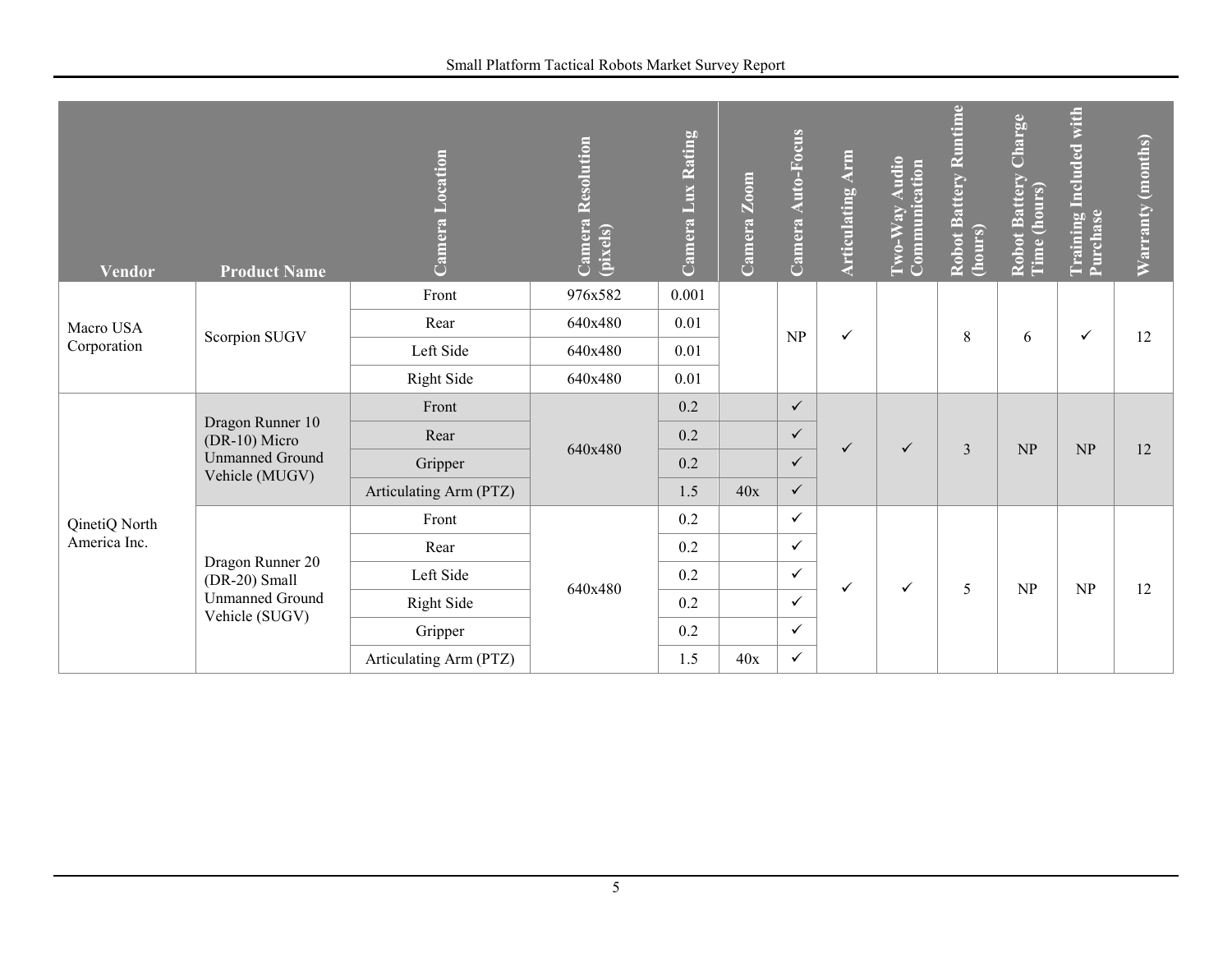| <b>Vendor</b>                                   | <b>Product Name</b>                                        | Location<br>Camera     | Camera Resolution<br>(pixels) | Camera Lux Rating | Camera Zoom | Camera Auto-Focus | <b>Articulating Arm</b> | Two-Way Audio<br>Communication | Robot Battery Runtime<br>(hours) | <b>Charge</b><br>Robot Battery<br>(hours)<br>Time | <b>Training Included with</b><br>Purchase | Warranty (months) |
|-------------------------------------------------|------------------------------------------------------------|------------------------|-------------------------------|-------------------|-------------|-------------------|-------------------------|--------------------------------|----------------------------------|---------------------------------------------------|-------------------------------------------|-------------------|
|                                                 |                                                            | Front                  |                               |                   |             | $\checkmark$      |                         |                                |                                  |                                                   |                                           |                   |
|                                                 | MTGR (Micro<br><b>Tactical Ground</b>                      | Rear                   | 720x480                       | 0.01              |             | $\checkmark$      | $\checkmark$            | $\checkmark$                   | $\overline{4}$                   | $\overline{2}$                                    | $\checkmark$                              | 12                |
|                                                 |                                                            | Left Side              |                               |                   |             | ✓                 |                         |                                |                                  |                                                   |                                           |                   |
| Roboteam North<br>America                       |                                                            | Right Side             |                               |                   |             | $\checkmark$      |                         |                                |                                  |                                                   |                                           |                   |
|                                                 | Robot)                                                     | Gripper                |                               |                   |             | $\checkmark$      |                         |                                |                                  |                                                   |                                           |                   |
|                                                 |                                                            | Front (PTZ)            |                               |                   | 6x          | $\checkmark$      |                         |                                |                                  |                                                   |                                           |                   |
|                                                 |                                                            | Articulating Arm (PTZ) |                               |                   | 10x         | $\checkmark$      |                         |                                |                                  |                                                   |                                           |                   |
| Notes:                                          |                                                            |                        |                               |                   |             |                   |                         |                                |                                  |                                                   |                                           |                   |
| <sup>†</sup> 12x optical zoom, 26x digital zoom |                                                            |                        |                               |                   |             |                   |                         |                                |                                  |                                                   |                                           |                   |
| <sup>‡</sup> Runtime with 4 batteries           |                                                            |                        |                               |                   |             |                   |                         |                                |                                  |                                                   |                                           |                   |
| NP-information not provided                     | $\checkmark$ —robot is equipped with corresponding feature |                        |                               |                   |             |                   |                         |                                |                                  |                                                   |                                           |                   |

Information in the table is based on data gathered from vendors and their websites from November 2013 to May 2014.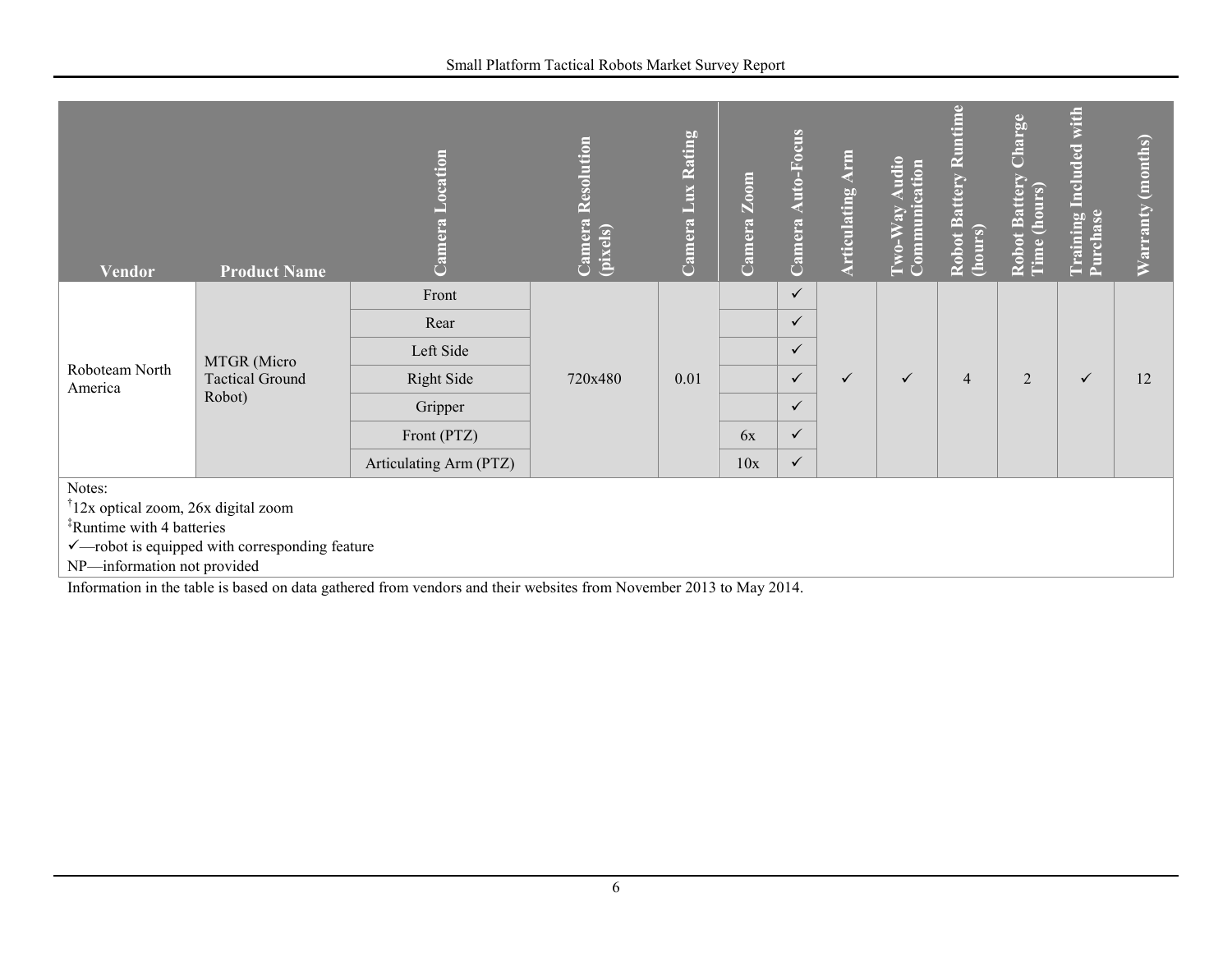### <span id="page-12-0"></span>**3.1 ICOR® Technology Inc. Mini-CALIBER®**

The Mini-CALIBER comes standard with front and rear wide-angle drive cameras; a PTZ camera; a gripper camera; a mast camera; a CCU; front and rear articulating flippers; an articulating arm with gripper; and a 24-month limited warranty. The robot measures 24.0x15.8x9.5 inches without the articulating arm attached and 33.8 inches in length when the flippers are extended. It weighs 40 pounds in the basic configuration and 60 pounds with all standard attachments. The CCU weighs 5.2 pounds (5.7 pounds with 24 Volt (V) EOD firing mechanism) and features a 5.8-inch daylight-readable, anti-glare LCD screen.



A non-proprietary rechargeable lithium-iron-phosphate

(LFP) battery powers the robot. The CCU is powered by one non-proprietary, rechargeable lithium-ion battery. The robot is environmentally sealed and is chemical-biohazard washdown safe. Accessories and attachments available for an additional cost include:

- 24 V EOD firing mechanism;
- Water disrupter;
- Shock tube initiator;
- Gripper enhancement kit provides for remote cutting, towing, and extending the articulating arm reach;
- Backpack; and
- Secondary handheld viewer.

Technical support is provided for the life of the product and is available 24/7 by e-mail or phone.

## <span id="page-12-1"></span>**3.2 iRobot® Corporation 310 Small Unmanned Ground Vehicle (SUGV)**

The 310 SUGV comes standard with front and rear wide-angle drive cameras; a wide-angle chassis camera; a gripper camera; a CCU; front articulating flippers; an articulating arm with gripper; and a 12-month limited warranty. The robot measures 24x17.2x 9.0 inches without the articulating arm attached, 35.3 inches high with the articulating arm attached and fully extended, and 30.0 inches long when the flippers are extended. It weighs 29 pounds. The CCU weighs 2 pounds and features a 5.6-inch LCD daylight-readable display screen.

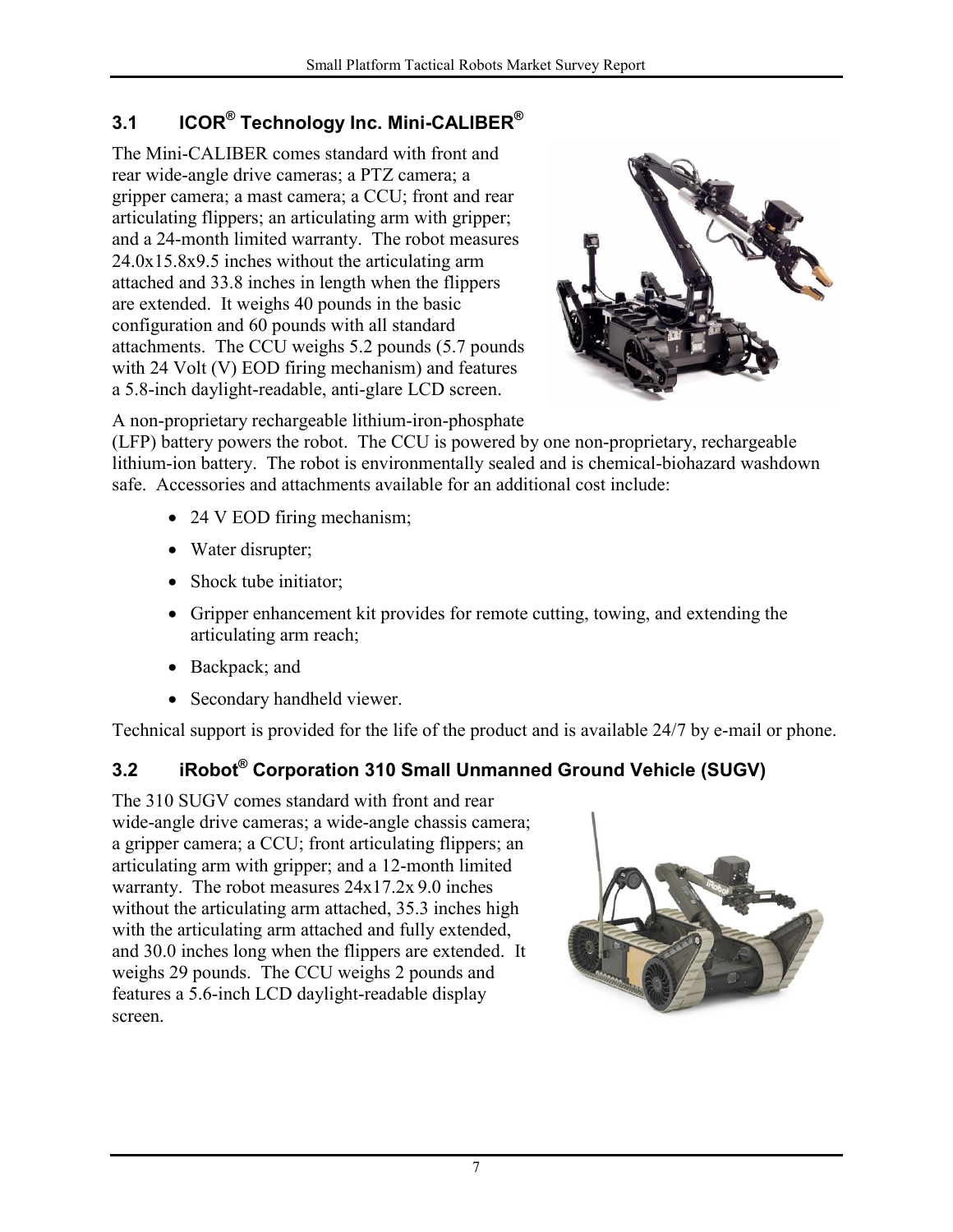One or two BB-2590/U rechargeable lithium-ion batteries power the robot. The CCU is powered by one BB-2590/U rechargeable lithium-ion battery. The robot is environmentally sealed and is chemical-biohazard washdown safe. Accessories and attachments available for an additional cost include:

- Thermal imaging camera;
- Adaptive specialty tool kit containing rakes, probes, and cutters; and
- Various disrupter mounts.

Technical support is provided for the life of the product and is available Monday through Friday, 8:00 a.m. to 8:00 p.m. Eastern Time by live chat, e-mail, or phone.

#### <span id="page-13-0"></span>**3.3 iRobot Corporation 510 PackBot®**

The 510 PackBot comes standard with a front turret camera; upper and lower gripper cameras; a PTZ camera; a CCU with laptop; front articulating flippers; an articulating arm with gripper; and a 12-month limited warranty. The robot measures 27.0x20.5x7.0 inches without the articulating arm attached and 35 inches long when the flippers are extended. It weighs 24 pounds with no accessories attached. The CCU features a handheld controller that connects to the laptop. The laptop weighs 11.9 pounds and features a 15.1-inch daylight-readable screen that displays two camera views simultaneously as well as a 3-D active model of the robot.



One to four BB-2590/U rechargeable lithium-ion batteries power the robot. The CCU is powered by the laptop that uses a proprietary rechargeable battery. The robot is environmentally sealed and is chemical-biohazard washdown safe. Accessories and attachments available for an additional cost include:

- Thermal imaging camera;
- Wide-angle camera;
- Autonomy package, which utilizes GPS to automatically return the robot to the originating location by retracing its path if communications are lost;
- HazMat detection kit;
- Route clearance kit;
- Mechanical cable cutters; and
- Various disrupter mounts.

Technical support is provided for the life of the product and is available Monday through Friday, 8:00 a.m. to 8:00 p.m. Eastern Time by live chat, e-mail, or phone.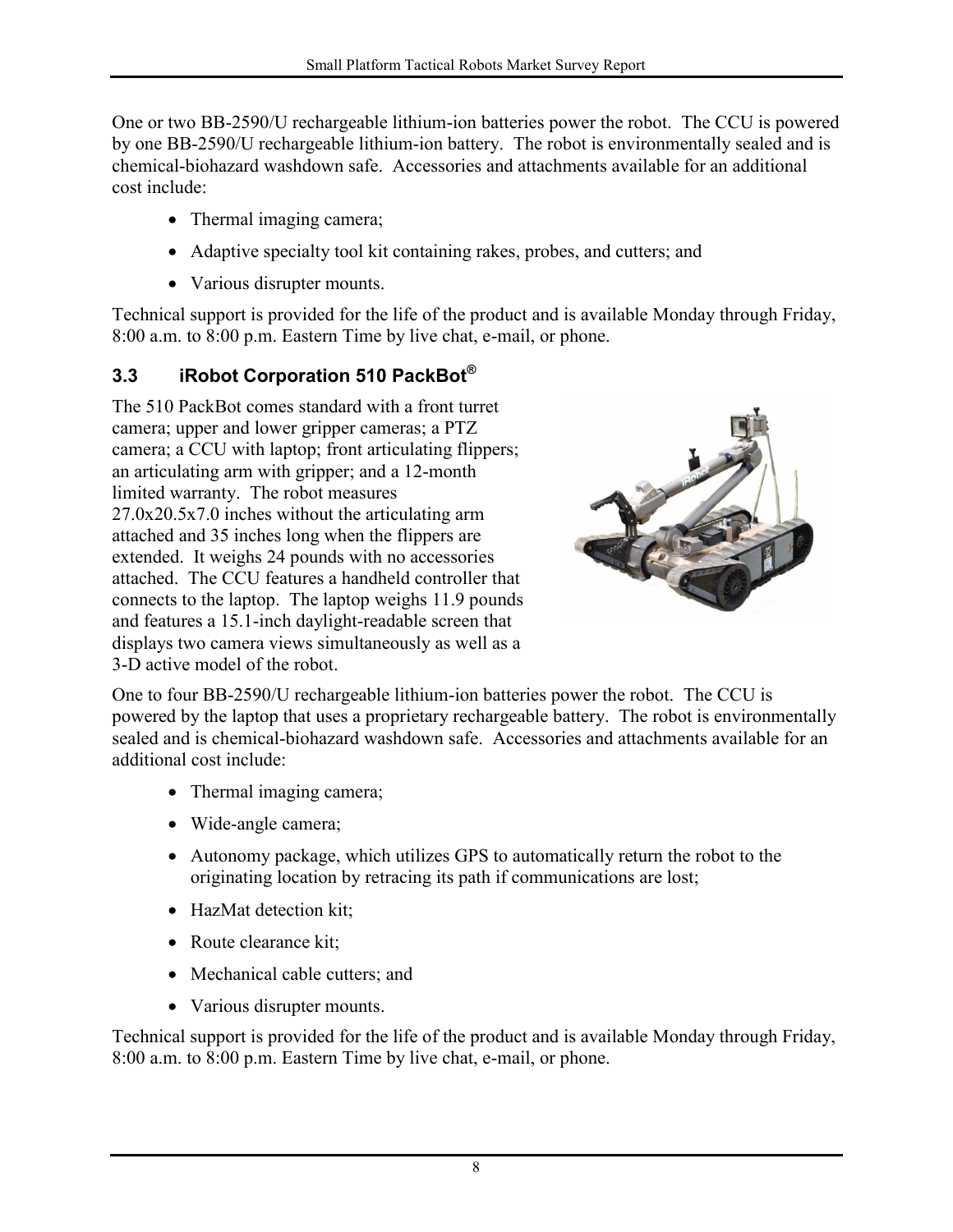## <span id="page-14-0"></span>**3.4 Macro USA® Corporation Armadillo/EOD V4.5**

The Armadillo/EOD V4.5 comes standard with front and rear drive cameras; left and right side cameras; a CCU; a tilt mechanism to assist with traversing rough terrain; and a 12-month limited warranty. The robot measures 22.5x11.8x9.1 inches with the mobility kit attached and 12.6 inches long without the mobility kit. It weighs 15.2 pounds without the mobility kit attached. The CCU weighs 3.5 pounds and features a 5.6-inch daylight-readable LCD color display.



Two proprietary lithium-ion rechargeable batteries power the robot. The CCU uses proprietary

rechargeable batteries. The robot is environmentally sealed and is chemical-biohazard washdown safe. Accessories and attachments available for an additional cost include:

- Mobility kit, which includes extended track arms, larger sprockets, and customized track links;
- Stair climbing kit;
- Two-hinged articulating arm;
- Three-hinged articulating arm;
- Thermal imaging camera;
- Color PTZ camera with 10x zoom and auto-focus;
- Upward-looking camera for under-vehicle inspections;
- Mobile DVR for harsh environments; and
- Multiple tactical pouches, slings, and backpacks.

Technical support is provided for the life of the product and is available Monday through Friday, 9:00 a.m. to 5:00 p.m. Pacific Time by e-mail or phone.

#### <span id="page-14-1"></span>**3.5 Macro USA Corporation Scorpion SUGV**

The Scorpion SUGV comes standard with color front and rear drive cameras; left and right side cameras; a CCU; and a 12-month limited warranty. The robot measures 21.9x19.1x8.7 inches and weighs 28 pounds without the articulating arm attached. The CCU weighs 2.4 pounds and features a 5.6-inch daylight-readable LCD color display.

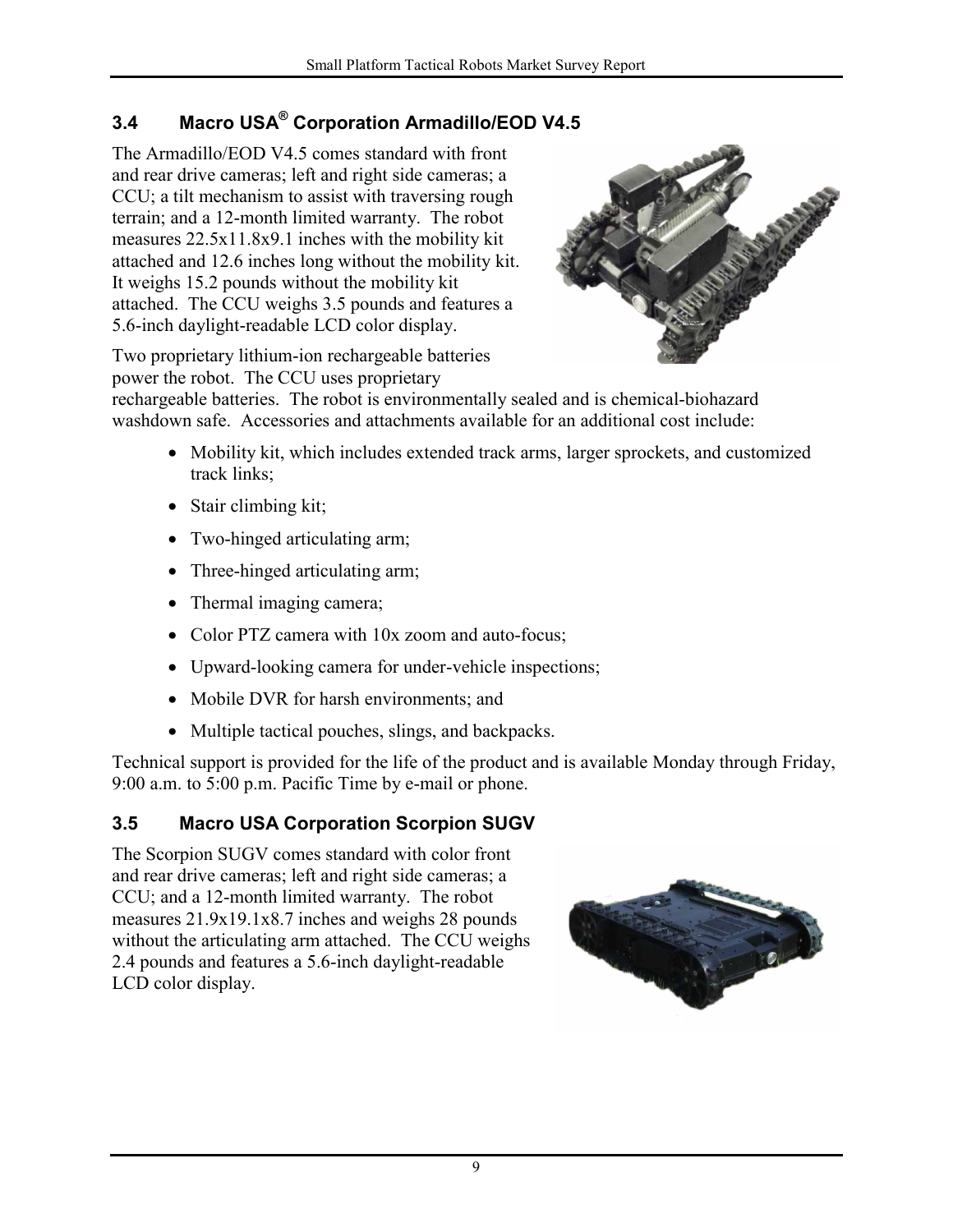A proprietary lithium-ion rechargeable battery powers the robot. The CCU is powered by proprietary rechargeable batteries. The robot is environmentally sealed and is chemical-biohazard washdown safe. Accessories and attachments available for an additional cost include:

- Two-hinged articulating arm;
- Three-hinged articulating arm;
- Thermal imaging camera;
- PTZ color 10x zoom auto-focus camera;
- Upward-looking camera for under-vehicle inspections;
- Mobile DVR for harsh environments; and
- Multiple tactical pouches, slings, and backpacks.

Technical support is provided for the life of the product and is available Monday through Friday, 9:00 a.m. to 5:00 p.m. Pacific Time by e-mail or phone.

#### <span id="page-15-0"></span>**3.6 QinetiQ® North America Inc. Dragon Runner™ 10 (DR-10) Micro Unmanned Ground Vehicle (MUGV)**

The DR-10 MUGV comes standard with front and rear drive cameras; a gripper camera; a PTZ camera; a CCU; an articulating arm with gripper; and a 12-month limited warranty. The robot measures 15.5x13.8x6.0 inches without the articulating arm attached. It weighs 11 pounds with no accessories attached. The CCU weighs 6.9 pounds and features a 6.5-inch display.

An internal lithium-ion rechargeable battery powers the robot. The CCU is powered by one BB-2590/U rechargeable lithium-ion battery. The robot is environmentally sealed and is chemical-biohazard washdown safe. Accessories and attachments available for an additional cost include:



- Thermal imaging camera;
- Disrupter mounts;
- Extended tracks; and
- Small unit sensor system.

Technical support is provided for the life of the product and is available Monday through Friday, 7:30 a.m. to 5:00 p.m. Eastern Time by e-mail or phone.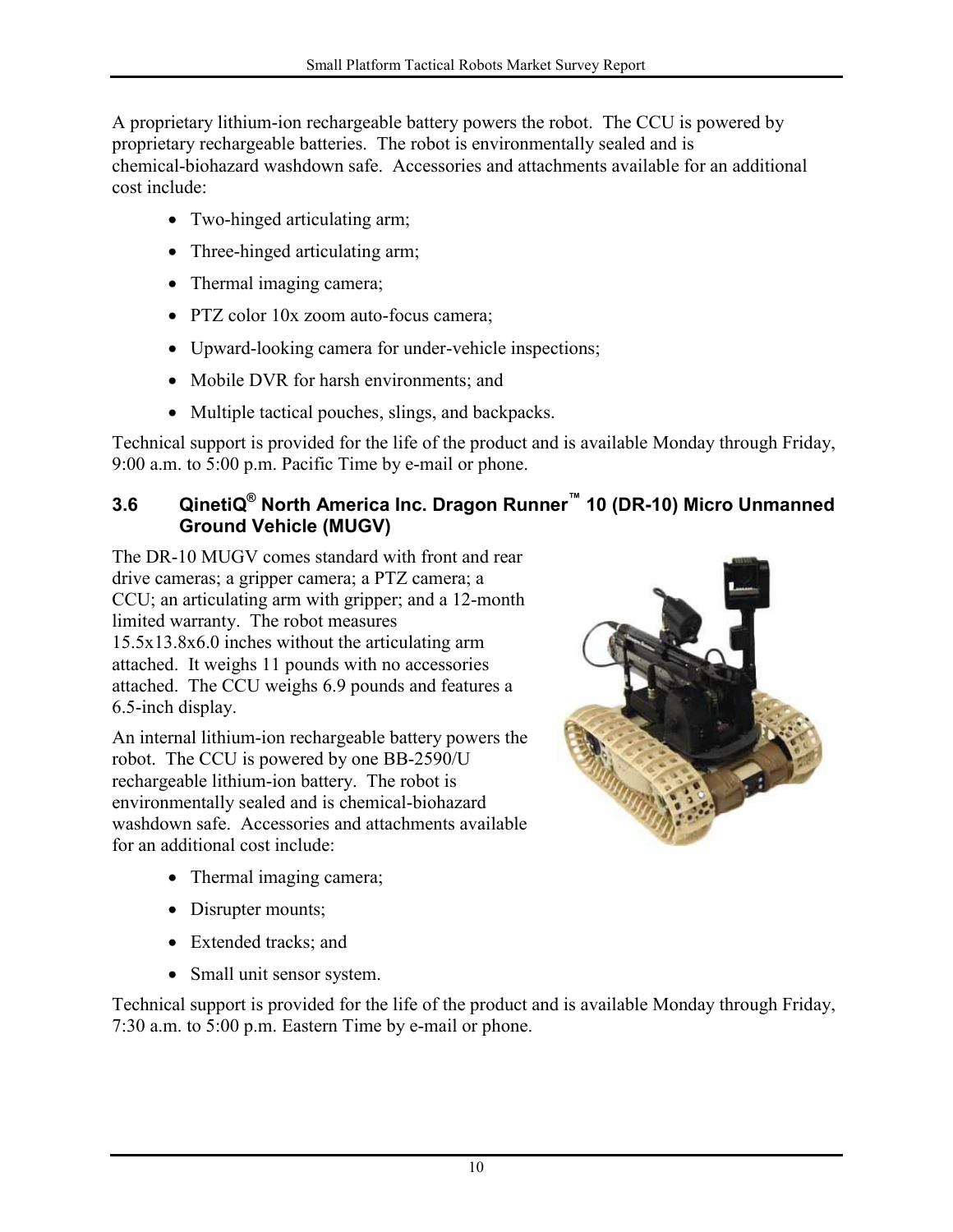#### <span id="page-16-0"></span>**3.7 QinetiQ North America Inc. Dragon Runner 20 (DR-20) Small Unmanned Ground Vehicle (SUGV)**

The DR-20 SUGV comes standard with front and rear drive cameras; a gripper camera; left and right side cameras; a PTZ camera; a CCU; front articulating flippers; an articulating arm with gripper; and a 12-month limited warranty. The robot measures 16.6x12.2x6.0 inches without the articulating arm attached. It weighs 20 pounds with no accessories attached. The CCU weighs 11 pounds and features a 6.5-inch display.



The robot is powered by one BB-2590/U rechargeable

lithium-ion battery. The CCU is powered by one internal rechargeable lithium-ion battery. The robot is environmentally sealed and is chemical-biohazard washdown safe. Accessories and attachments available for an additional cost include:

- Thermal imaging camera;
- Disrupter mounts;
- Extended tracks; and
- Small unit sensor system.

Technical support is provided for the life of the product and is available Monday through Friday, 7:30 a.m. to 5:00 p.m. Eastern Time by e-mail or phone.

## <span id="page-16-1"></span>**3.8 Roboteam™ North America MTGR™ (Micro Tactical Ground Robot)**

The MTGR comes standard with front and rear drive cameras; left and right side cameras; a second front camera with zoom; a gripper camera; a PTZ camera; a CCU; front articulating flippers; an articulating arm with gripper; and a 12-month limited warranty. The robot is 18.6x18.5x6.5 inches and weighs 19 pounds without the articulating arm attached. The CCU weighs 5 pounds with the battery and features a 7-inch daylight-readable, anti-glare LCD screen.



A BB-2557/U rechargeable lithium-ion battery powers the robot. The CCU is powered by a BB-2557/U rechargeable lithium-ion battery. The robot is environmentally sealed and is chemical-biohazard washdown safe. Accessories and attachments available for an additional cost include:

- Range extender;
- Directional antenna; and
- Glenair<sup>®</sup> connector, which allows a variety of accessories to be added to the Picatinny rails.

Technical support is provided for the life of the product and is available 24/7 by e-mail or phone.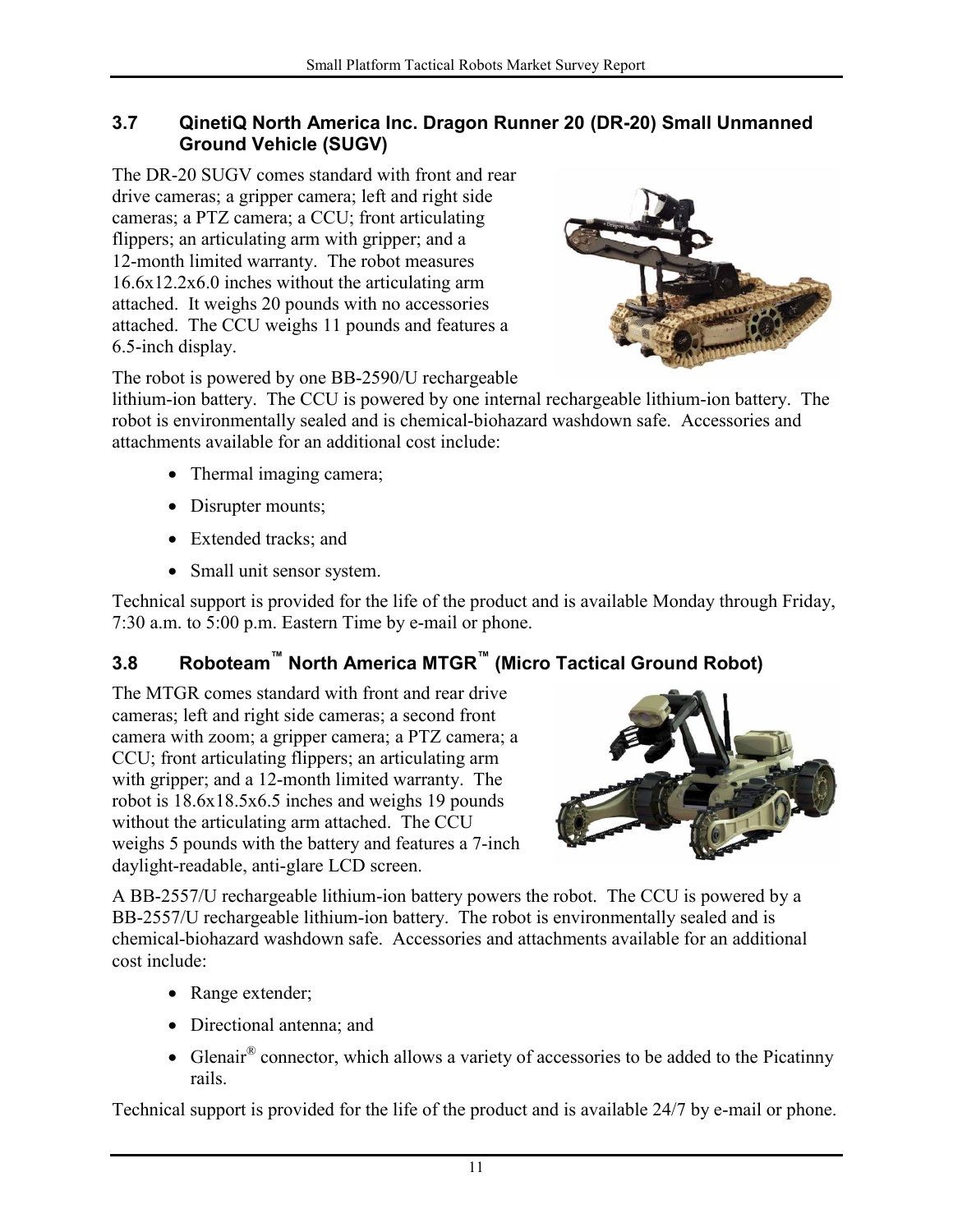### <span id="page-17-0"></span>**4. PRODUCT INFORMATION–RESEARCHED**

This section provides general product specifications on five small platform tactical robots. None of the robots have an articulating arm attachment available. Specifications presented in [Table](#page-18-0)  [4-1](#page-18-0) were obtained from Internet and industry publication research. The information has not been independently verified by the SAVER Program.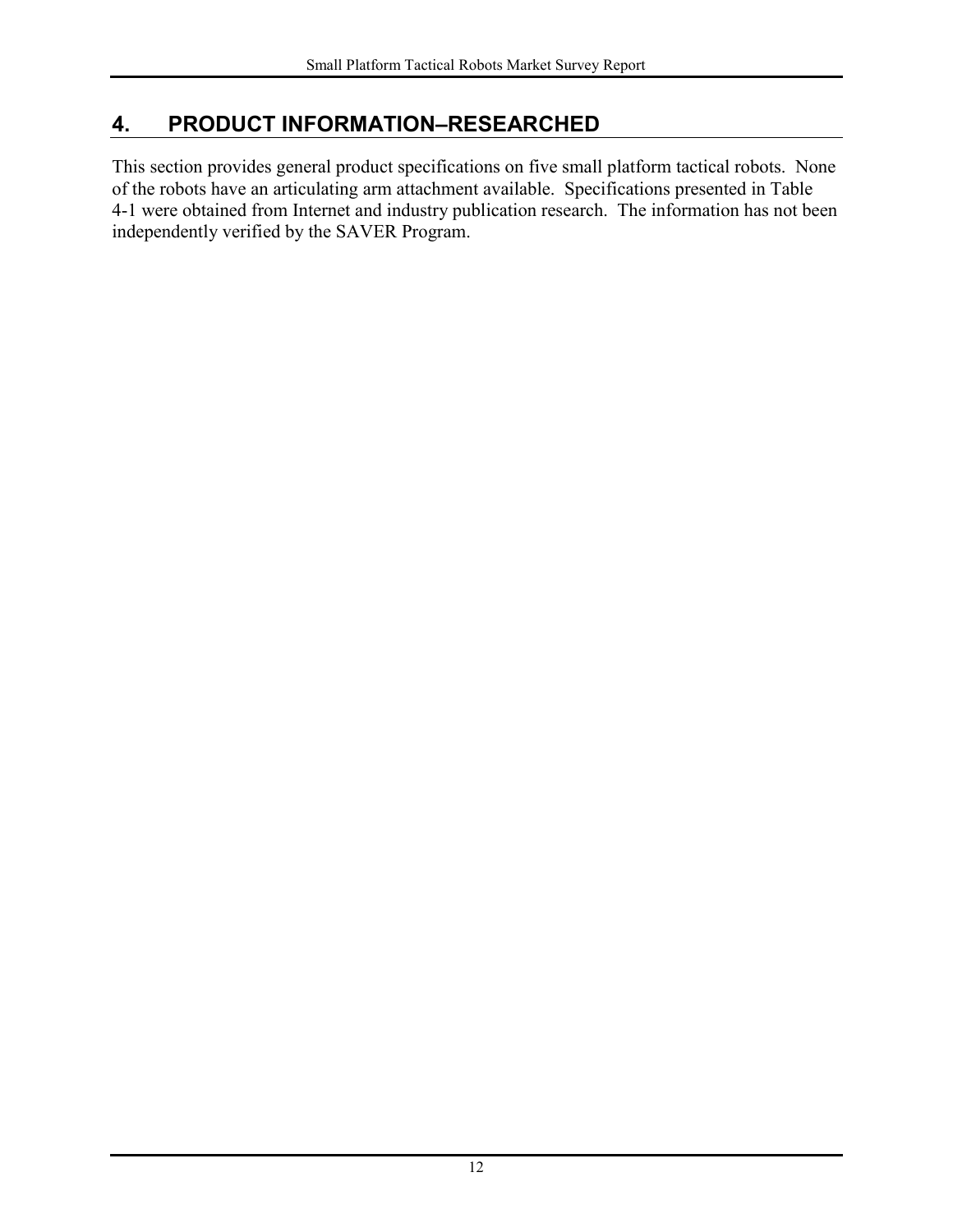<span id="page-18-0"></span>

| <b>Vendor</b>            | <b>Product Name</b>                                        | Warranty (months) | <b>Robot Dimensions</b><br>(inches) | Robot Weight (pounds) | <b>Articulating Flippers</b> | Camera Location | Camera Type                  | Two-Way Audio<br>Communication | <b>Accessories Available</b><br><b>Additional Cost</b><br>for                                |  |
|--------------------------|------------------------------------------------------------|-------------------|-------------------------------------|-----------------------|------------------------------|-----------------|------------------------------|--------------------------------|----------------------------------------------------------------------------------------------|--|
|                          | Element                                                    | 6                 | 30x21x12                            | 40                    |                              | Front           | NP                           |                                | • Payload equipment mount that<br>accepts a variety of sensors,                              |  |
|                          |                                                            |                   |                                     |                       |                              | Rear            |                              |                                | cameras, lights, and tactical tools                                                          |  |
| Mesa<br>Robotics<br>Inc. | Scorpion                                                   | 6                 | 30x21x12                            | 40                    |                              | Front           | NP                           |                                | • Extended length track packs                                                                |  |
|                          |                                                            |                   |                                     |                       |                              | Rear            |                              |                                |                                                                                              |  |
|                          | G <sub>2</sub> Bot                                         |                   |                                     |                       |                              | Front           | Color                        |                                | • Payload dump mechanism for<br>carrying lightweight objects to<br>be dropped at a specified |  |
|                          |                                                            | 3                 | 20.5x13.5x12                        | 25                    |                              | Rear            | <b>Black</b><br>and<br>white |                                | location<br>• PTZ camera<br>$\bullet$ Backpack                                               |  |
|                          |                                                            |                   |                                     |                       |                              | Front           |                              |                                | • High angle stabilizers, which<br>attach to the robot and allow it to                       |  |
|                          | <b>AVATAR III</b><br><b>Security Robot</b>                 | 12                | 24.4x15.4x6.1                       | 25                    | Front<br>and rear            | Rear            | Color                        | $\checkmark$                   | climb up and over steeper                                                                    |  |
| RoboteX                  |                                                            |                   |                                     |                       |                              | Chassis (PTZ)   |                              |                                | inclines<br>• Hitch and trailer                                                              |  |
| Inc.                     |                                                            |                   |                                     |                       |                              | Front           |                              |                                | • Tactical deployment backpack                                                               |  |
|                          | <b>AVATAR III</b><br><b>Tactical Robot</b>                 | 12                | 24.4x15.4x6.1                       | 25                    | Front<br>and rear            | Rear            | Color                        | $\checkmark$                   | • Gas and radiation detector<br>mount                                                        |  |
|                          |                                                            |                   |                                     |                       |                              | Chassis (PTZ)   |                              |                                | • Sling for remote control                                                                   |  |
| Notes:                   | $\checkmark$ —robot is equipped with corresponding feature |                   |                                     |                       |                              |                 |                              |                                |                                                                                              |  |

**Table 4-1. Small Platform Tactical Robots Specifications–Researched** 

NP—information not provided

Information in the table is based on data gathered from Internet and industry publication research from November 2013 to May 2014.